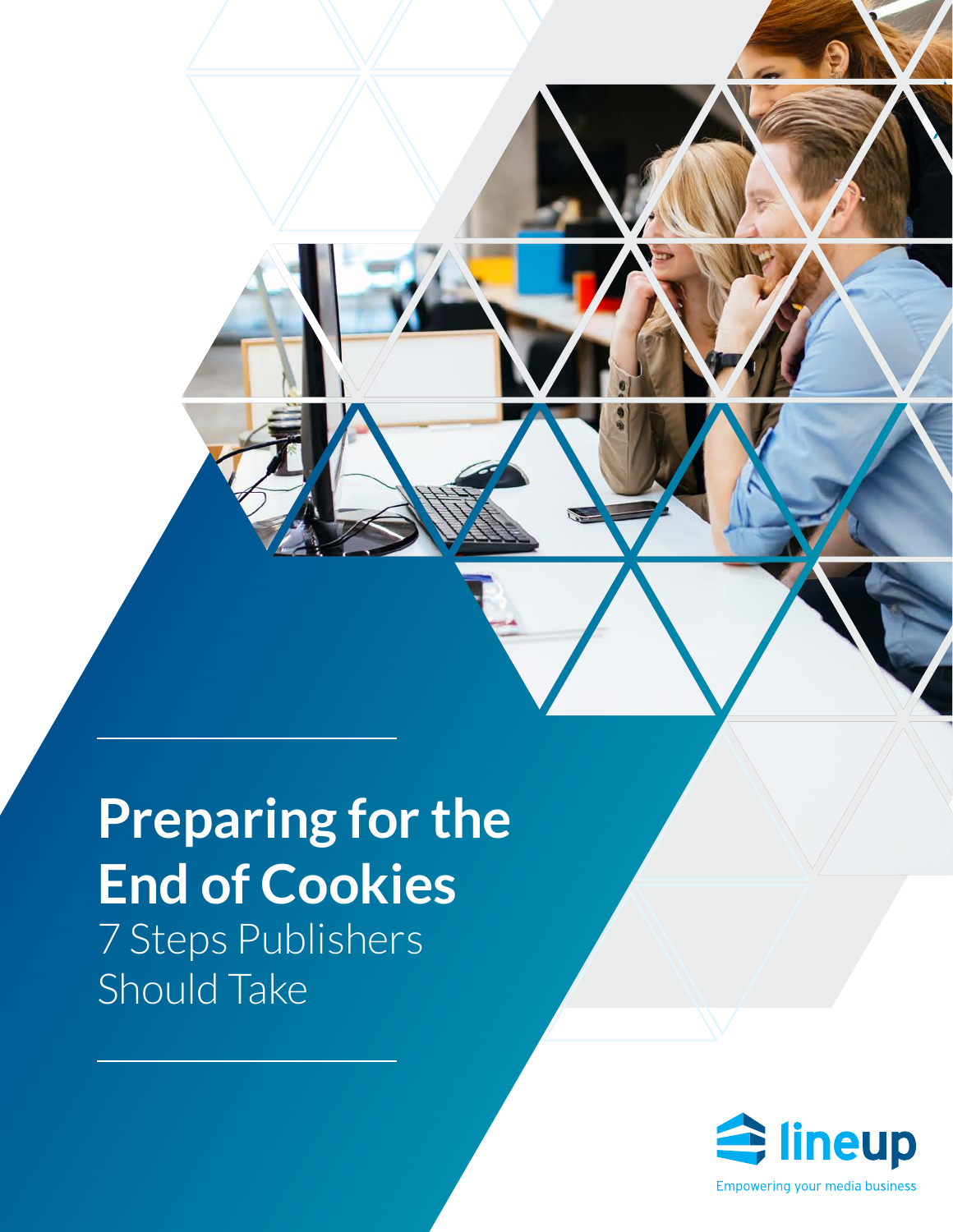# Introduction

The advertising industry is moving toward a cookie-less future at a rapid rate<sup>1</sup>. You already know that this strategy is unsustainable, but survey data suggests you may not be prepared for the transition. In a study on the world's top 500 publishers conducted by Google in 2019, revenue dropped by 52% on average when the search engine disabled third-party cookies—a figure that indicates publishers need to make greater strides toward a first-party data strategy<sup>2</sup>.

As the data privacy landscape becomes increasingly complex, publishers must stay informed and take steps to adapt to the changes so that they can better serve their audiences and advertisers. In this whitepaper, we'll explore the issues surrounding third-party data, why publishers need high quality first-party data, and how you can prepare your business for a cookie-less future.

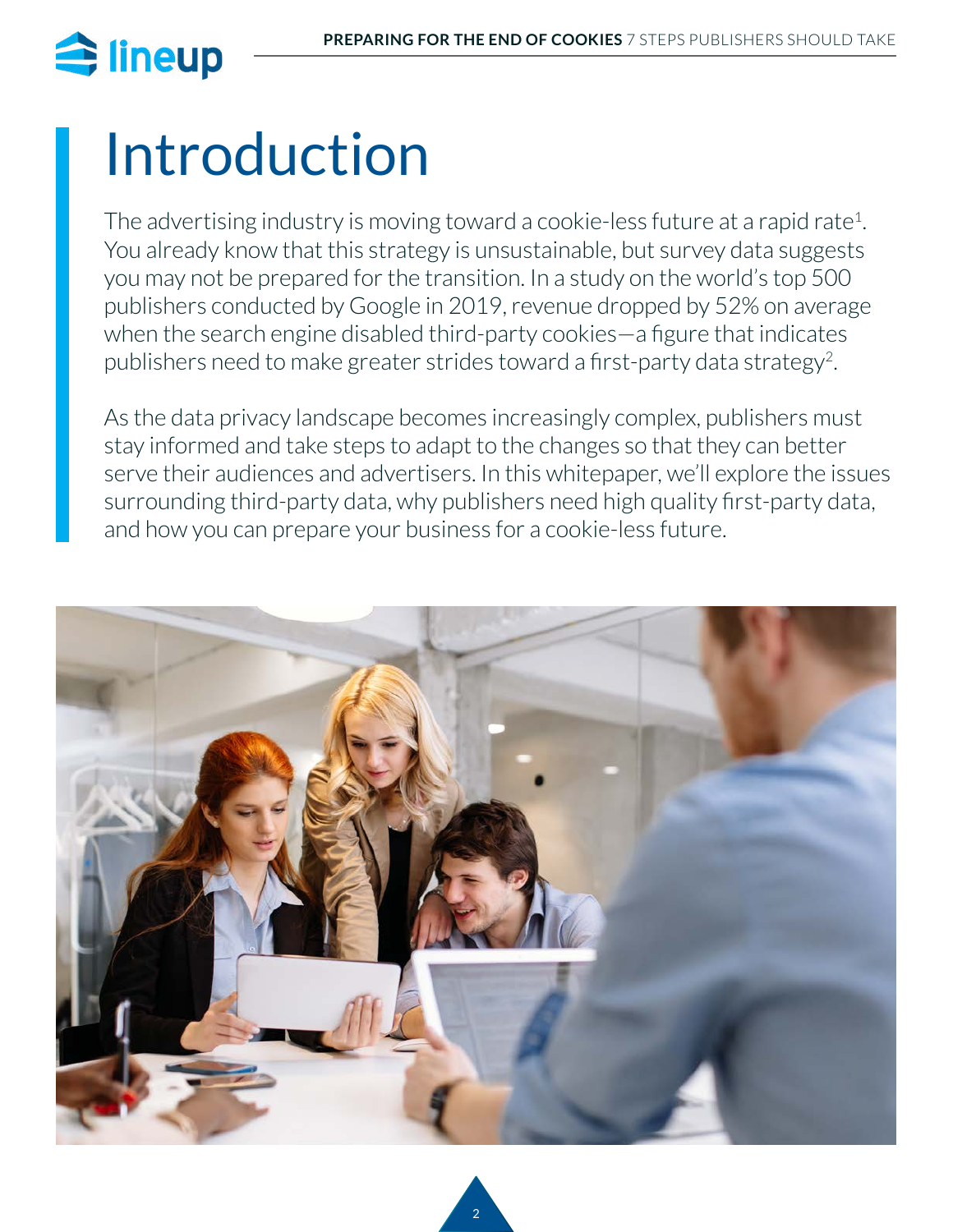I

# Table of Contents

| <b>The Data Landscape</b>                                             |  | 4  |
|-----------------------------------------------------------------------|--|----|
| The Problem with Third-Party Data                                     |  | 5  |
| Why You Need First-Party Data                                         |  | 6  |
| <b>7 Steps</b> to Take to Prepare for a Cookie-less Future            |  |    |
| Step 1: Assess Your Current Situation                                 |  | 8  |
| Step 2: Evaluate Your Data Partners                                   |  | 9  |
| Step 3: Use Technology to Get Organized                               |  | 10 |
| Step 4: Seek Out Strategic Partnerships                               |  | 11 |
| Step 5: Decide if You Will Compete or Collaborate with Walled Gardens |  | 12 |
| Step 6: Find Tools to Solve Identity Challenges                       |  | 13 |
| Step 7: Prep Your Sales Team and Your Advertisers                     |  | 15 |
|                                                                       |  |    |
| <b>What Does the Future Hold?</b>                                     |  | 16 |
| <b>Contributors</b>                                                   |  | 17 |
| About Lineup                                                          |  | 18 |
| About Zephr                                                           |  | 18 |
|                                                                       |  |    |
| <b>Sources</b>                                                        |  | 19 |
|                                                                       |  |    |

3 3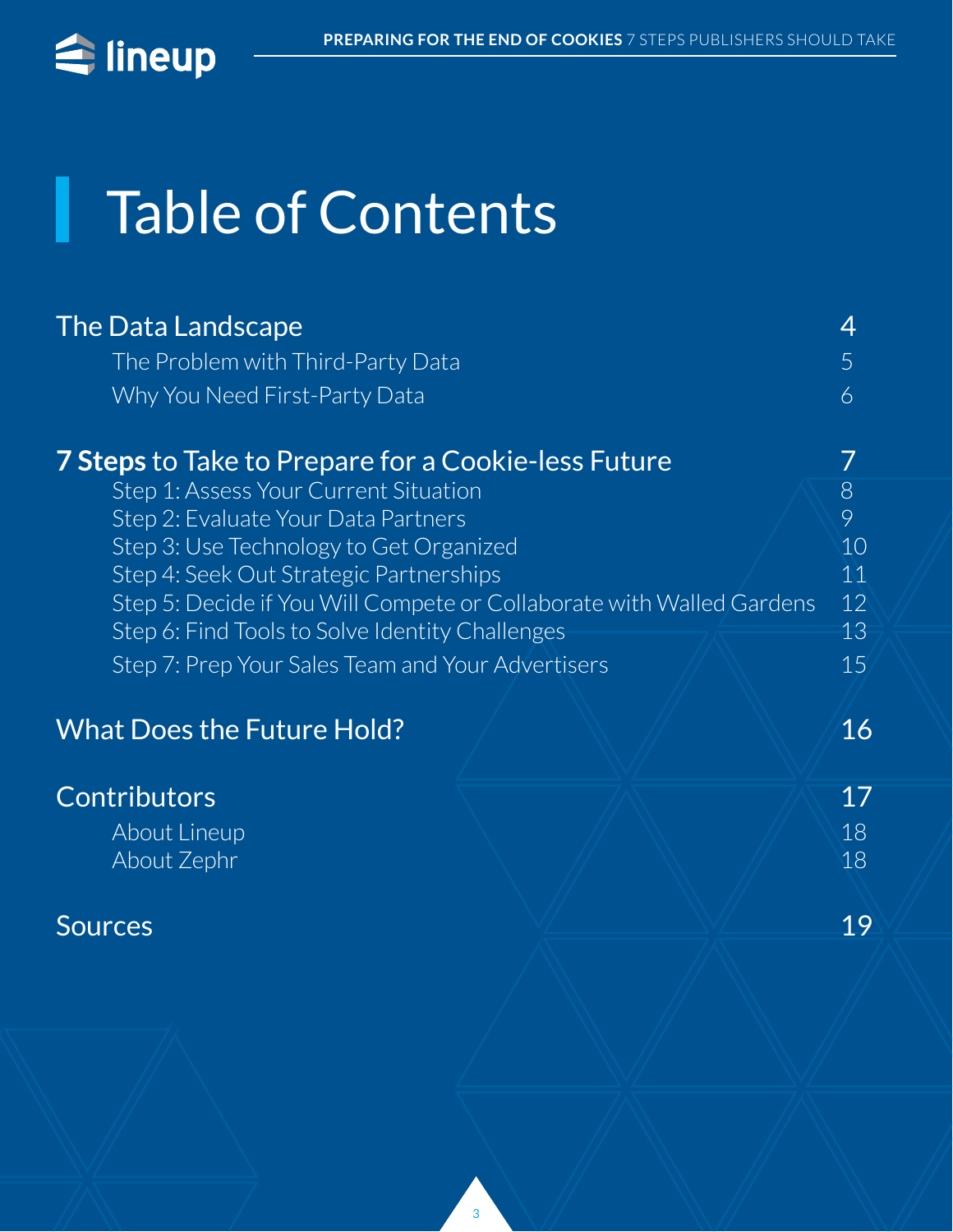# <span id="page-3-0"></span>**The Data Landscape**



The taste test results are in, and there's nothing delicious about third-party cookies.

You're likely familiar with these terms, but as a quick refresher, third-party cookies are placed in website code to track browsing history (and more) for behavioral and interest-based ad targeting, and typically don't offer users control over their data after it's collected3.

In contrast, first-party cookies gather personal information provided with user consent—for example, the profile details of your publication subscribers or e-newsletter recipients. Users have rights to this data under various privacy laws.

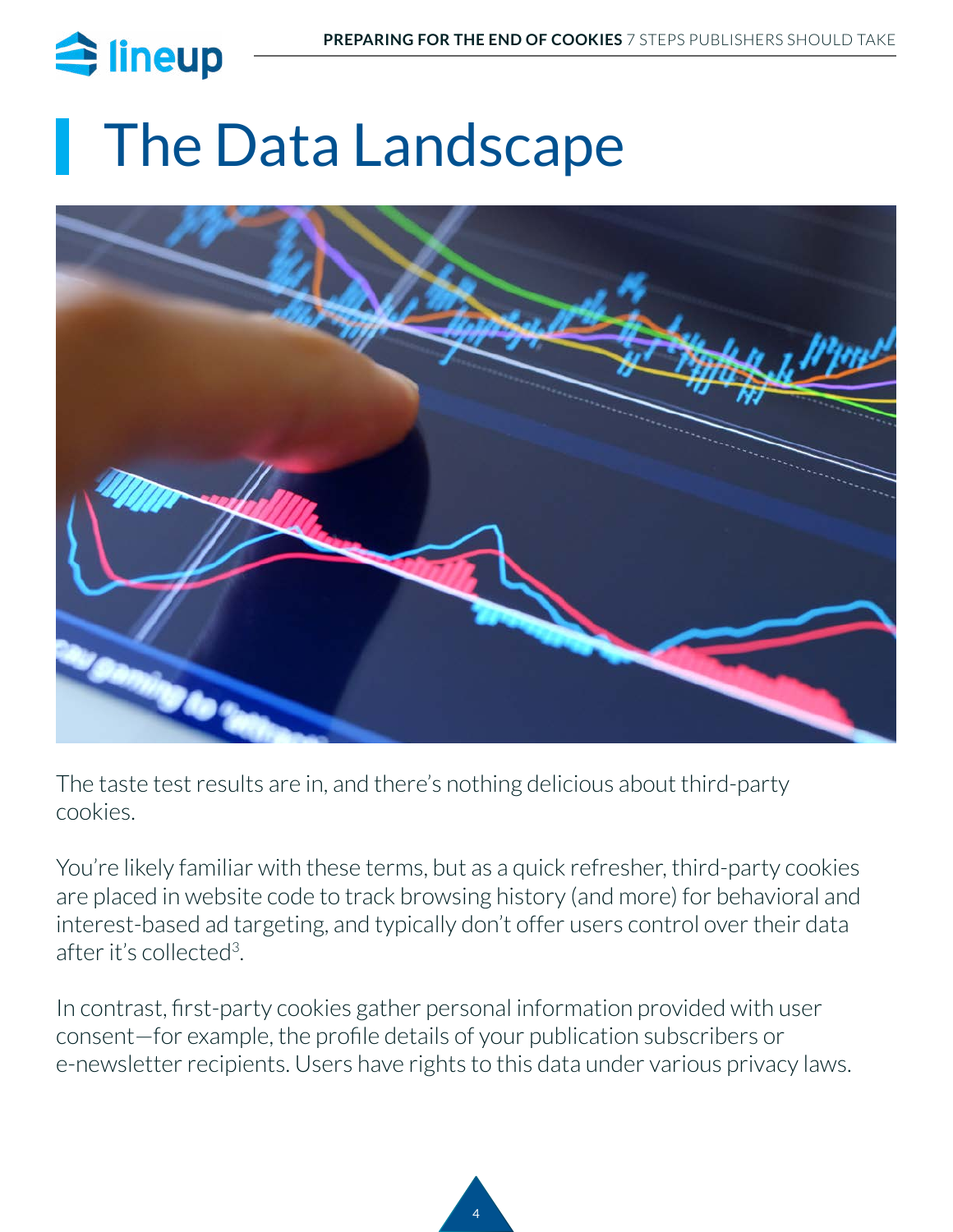

# <span id="page-4-0"></span>The Problem with Third-Party Data

The data cookie has been crumbling for a few years now. In 2013, an executive at the marketing company Merkle described cookies as "flawed and invasive." And time has proven that people don't like companies tracking their online activity. Nearly 65% of cookies are disabled by users<sup>4</sup>, according to a Flashtalking report. In addition, 75% of mobile devices reject cookies<sup>5</sup>.

If your media organization is relying on third-party cookies to collect data, you're missing information about the majority of your potential audience. This reality has become even more stark over the past year, with internet browsers like Safari and Google Chrome announcing updates that block third-party cookies<sup>6</sup>. While Apple's Safari update took effect in March 2020, Google's Chrome update won't fully phase out third-party cookies until 2022.

These changes have been heralded as "a significant milestone for web privacy,"7 and while they do signal good news for internet users, advertisers and publishers alike who don't have a first-party data strategy will need to act quickly to keep up with those who do.



Nearly **65%** of cookies are disabled by users, and **75%** of mobile devices reject cookies.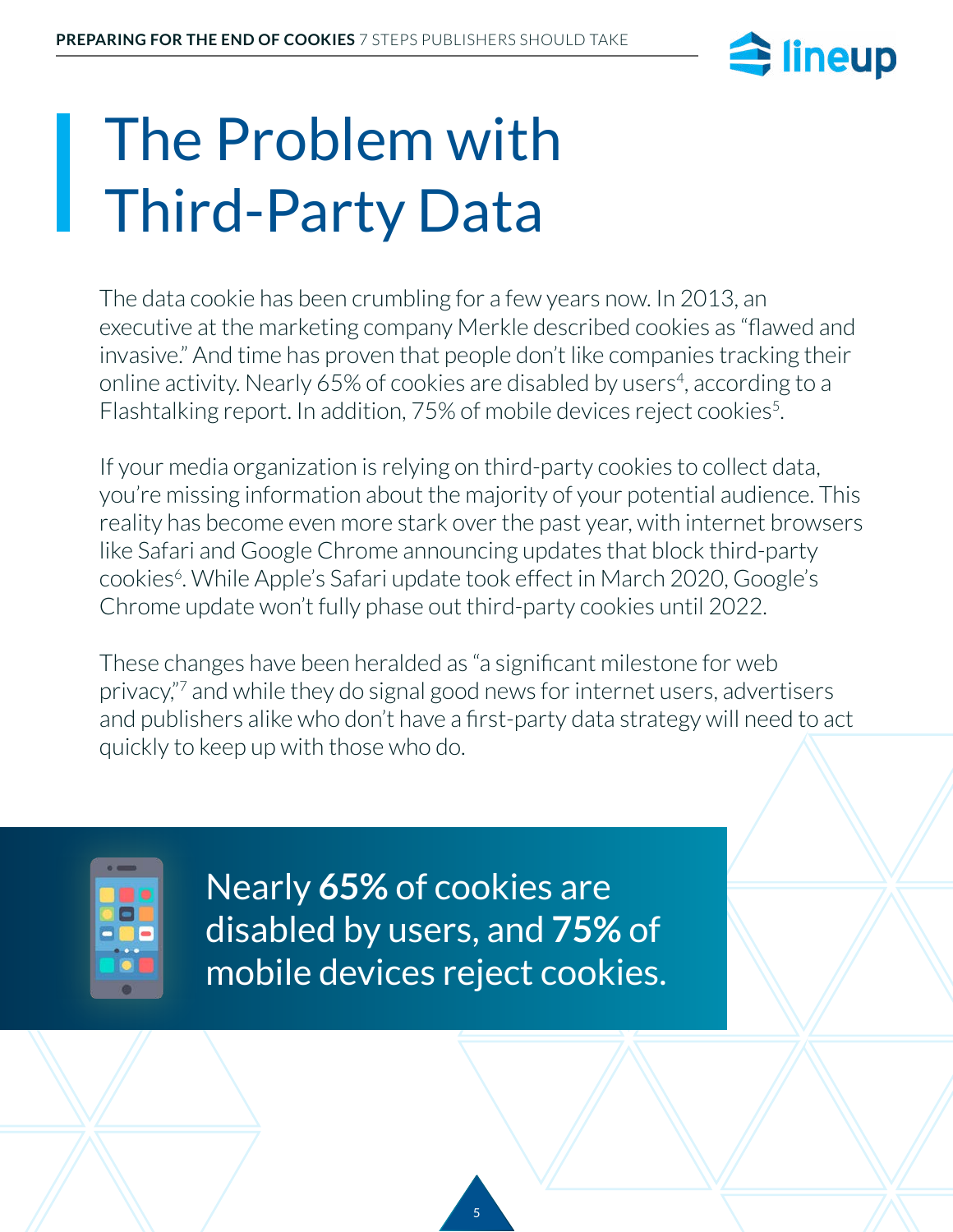# <span id="page-5-0"></span>Why You Need First-Party Data

As a publisher, your audience places trust in you—not only to provide accurate information in news reporting, but to keep their personal information secure. The media industry therefore has a responsibility to understand and follow data privacy legislation<sup>8</sup>. Advertisers also depend on publishers to help them reach their target markets in the most cost-effective, impactful way possible.

Implementing a first-party data strategy at your media organization can help you deliver on both of these fronts, as well as remain competitive with publishers who have already begun to leverage the benefits of this data to appeal to advertisers and grow their businesses. The publishers who get on board with this shift in the industry will undoubtedly become the top choices for media buys.



While collecting, segmenting, and monetizing first-party data may seem like a daunting task, this transition to a new media landscape will lead to higher data quality and greater transparency around how data is gathered. Publishers will have more control over their data, and a stronger ability to connect advertisers and audiences.

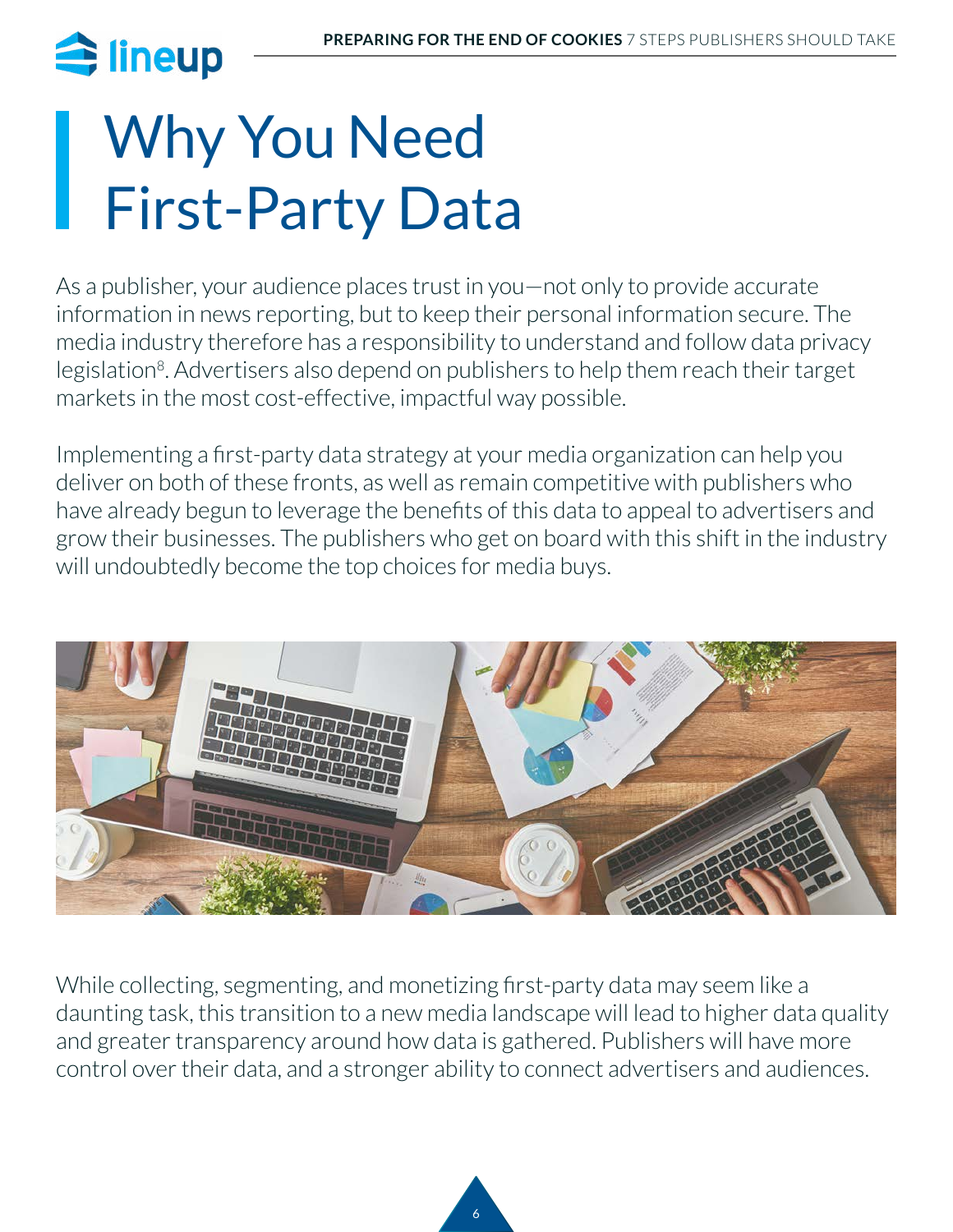

# <span id="page-6-0"></span>**7 Steps** to Take to Prepare for a Cookie-less Future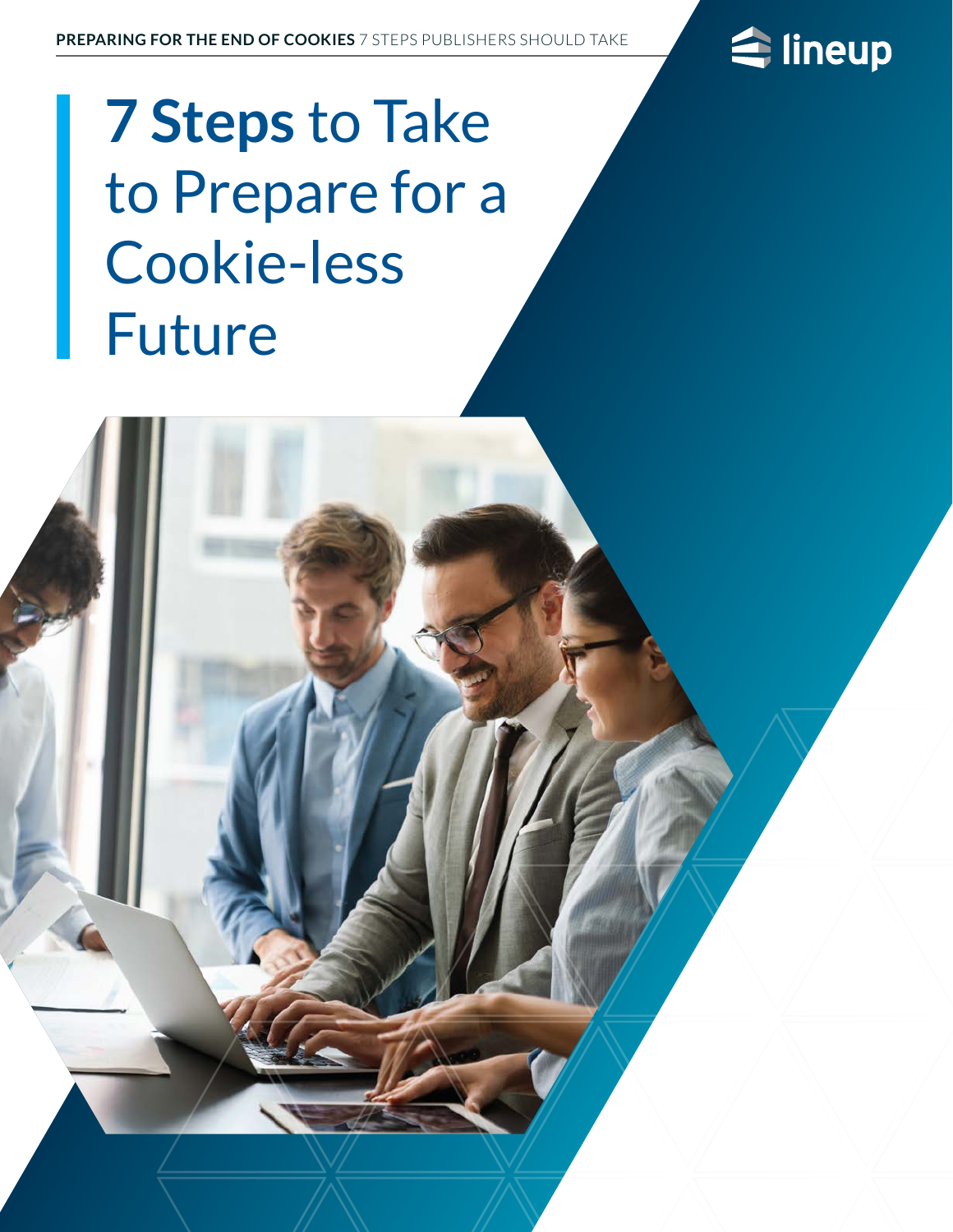## <span id="page-7-0"></span> $\bigcirc$  lineup

## **1** Assess Your Current Situation

It's crucial to understand how dependent you are on third-party cookies and the programmatic ad resellers who use them9. While working with resellers who use third-party cookies can land your media organization additional revenue, it can also leave you with less control over the ad placement you can offer advertisers—and your website user experience.

You must also evaluate the strength of your first-party data. The cleaner your data is, the more valuable it will be for your media organization and your advertisers. You should audit your databases regularly to ensure your data has been legally obtained, and is accurate and accessible to those who need it to do their jobs (and only those  $individuals)$ <sup>10</sup>.

Strong first-party data has several benefits<sup>11</sup>. It enables you to identify insights about your audience, such as how long they spend engaging with various types of content on your website and where they go online afterward. This information can

### The cleaner your data is, the more valuable it will be for your media organization and your advertisers.

help you tailor your offerings to advertisers to increase your revenue in an efficient way. Robust first-party data also helps you deliver greater personalization to your audience via emails, promotions, and retargeting.

Many publishers already leverage robust subscription offerings to collect first-party data12. Subscriptions help publishers reap the benefits already discussed, as well as ensure that they've gotten consent from users to communicate with them, and are in compliance with data privacy laws.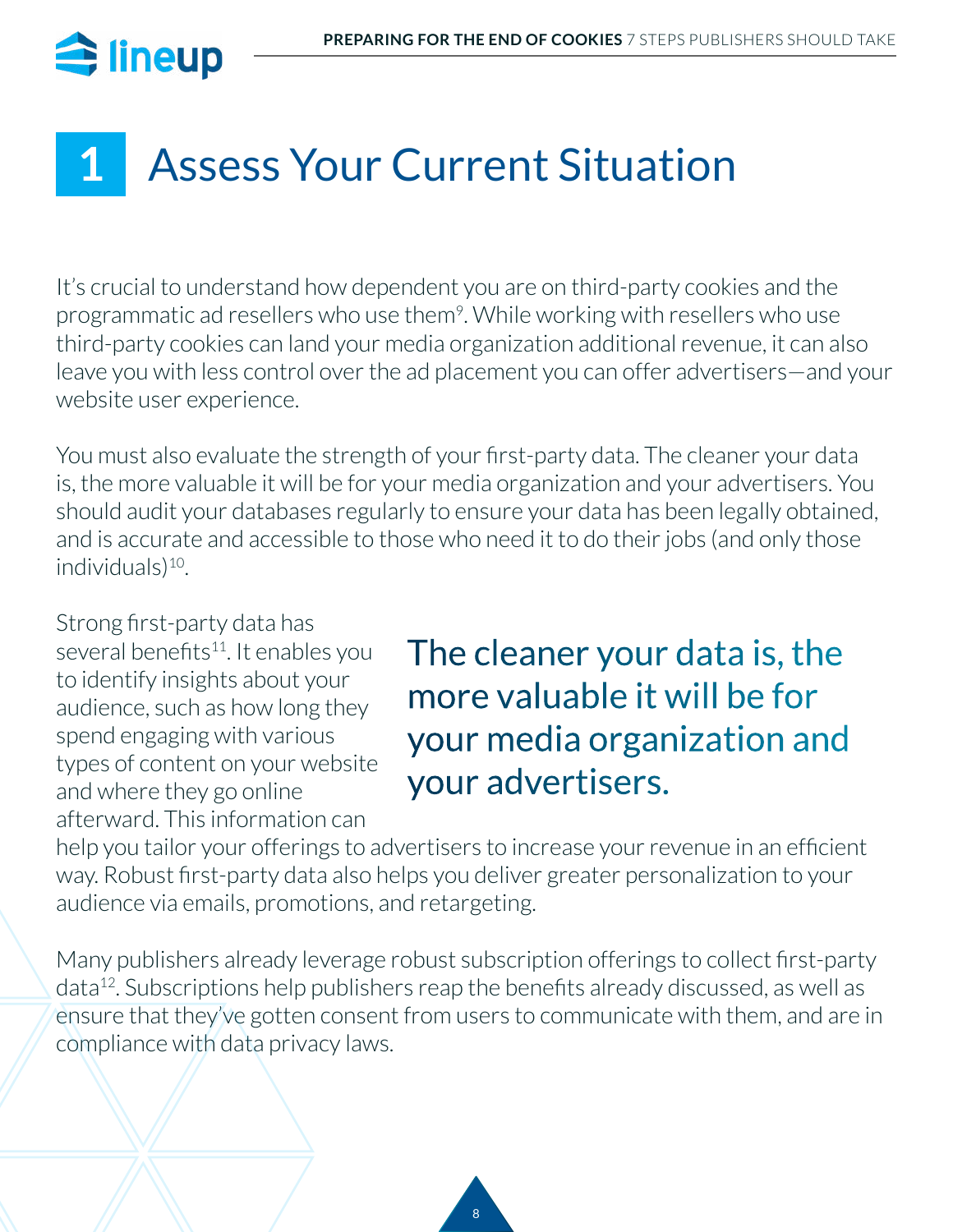

## <span id="page-8-0"></span>**2** Evaluate Your Data Partners

Once you understand how reliant you are on data partners, you should assess how your media organization is keeping them accountable to providing clean, legally obtained third-party data<sup>13</sup>. This type of evaluation can help you bridge the gap as you prepare for the future.

First, find out how your partners collect their data and verify its accuracy, as well as whether their data is compliant with privacy regulations. Ask them how often they scrub their database and whether the information in it is kept up to date regularly.

It's also helpful to know if your partners observe or model their data. While the former means the data was collected directly from people who have engaged with things like an ad or a website, the latter means the data may have been collected from a look-a-like audience, which isn't as ideal.

The move away from third-party data, especially the data that isn't clean or legally obtained, will take some effort from your media organization<sup>14</sup>. It will require your team to get creative to produce and place ads that resonate with audiences and show that you've taken their preferences and privacy concerns to heart.



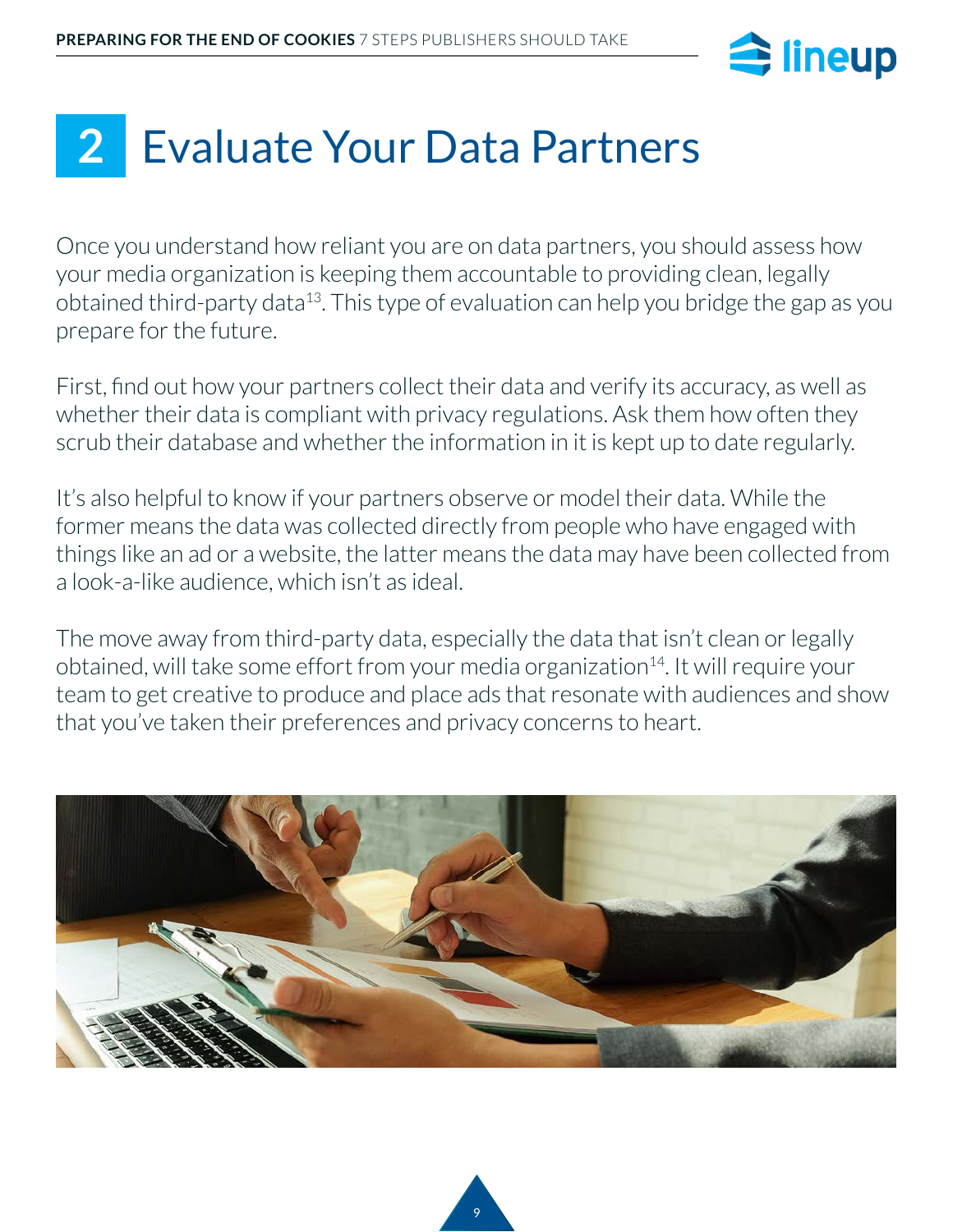### <span id="page-9-0"></span>Use Technology to Get Organized **3**

There are several solutions on the market today that can help you manage your data. We'll break down a few of the options.

### **[Audience management platform:](https://www.lineup.com/amplio)**

Audience platforms aim to give marketers a 'full view' of each person in their database, and this is especially useful for publishers. Bringing the data of all of the following tools into one place allows you to make more intelligent decisions and deliver the most relevant content, ads and offers to each individual reader.

### **[Customer journey orchestrator \(CJO\):](https://www.zephr.com/our-product)**

This solution can help your media organization capture first-party data through well-timed, effective registration forms, eliminating your dependency on third-party cookies. You can use the data collected by your CJO to deliver more relevant ads to your prospects and increase subscription conversions rates and revenue. CJOs also integrate with CDPs to enrich data collection and provide more actionable insights.

### **[Customer data platform \(CDP\):](https://www.lineup.com/newsroom/the-move-from-dmps-to-cdps-what-publishers-need-to-know/)**

Your media organization can use a CDP to segment and target customers at various points in their lifecycle. The tool gathers rich insights, and should integrate with your other marketing technology, enabling you to connect with customers through multiple platforms, such as email and social media, in a cohesive and powerful way.

### **[Data management platform \(DMP\):](https://www.lineup.com/newsroom/the-move-from-dmps-to-cdps-what-publishers-need-to-know/)**

This technology focuses on targeting audiences through display advertising to drive traffic to your website. If you currently use a DMP, a CDP is an ideal complement because it can access the new prospect data stored in your DMP to deliver personalized nurture campaigns. On the flip side, you can use your CDP to create lookalike audience segments for your DMP to run lead generation campaigns.

### **[Consent management platform \(CMP\):](https://whatsnewinpublishing.com/cmps-for-publishers-a-comparison-guide/)**

If you're concerned about data privacy compliance, you can breathe a sigh of relief and enlist the help of a CMP. This solution helps publishers streamline and manage the consent process, while working to improve the experience for users who visit multiple websites in a row.

Customer experience is a crucial factor to consider when choosing a technology solution to help you transition to a cookieless future15. You should also find out whether a tool offers customizable campaigns that you can deliver across multiple platforms before you add it to your tech stack.

In addition, you should ensure that your media organization has a way to limit the number of times a unique visitor to your website sees the same ad. As not all cookie-less solutions offer this functionality, you may need to use an identity solution to help you reduce "banner burnout" on your audience and deliver better results to your advertisers. We'll dig into that more in Step 6.

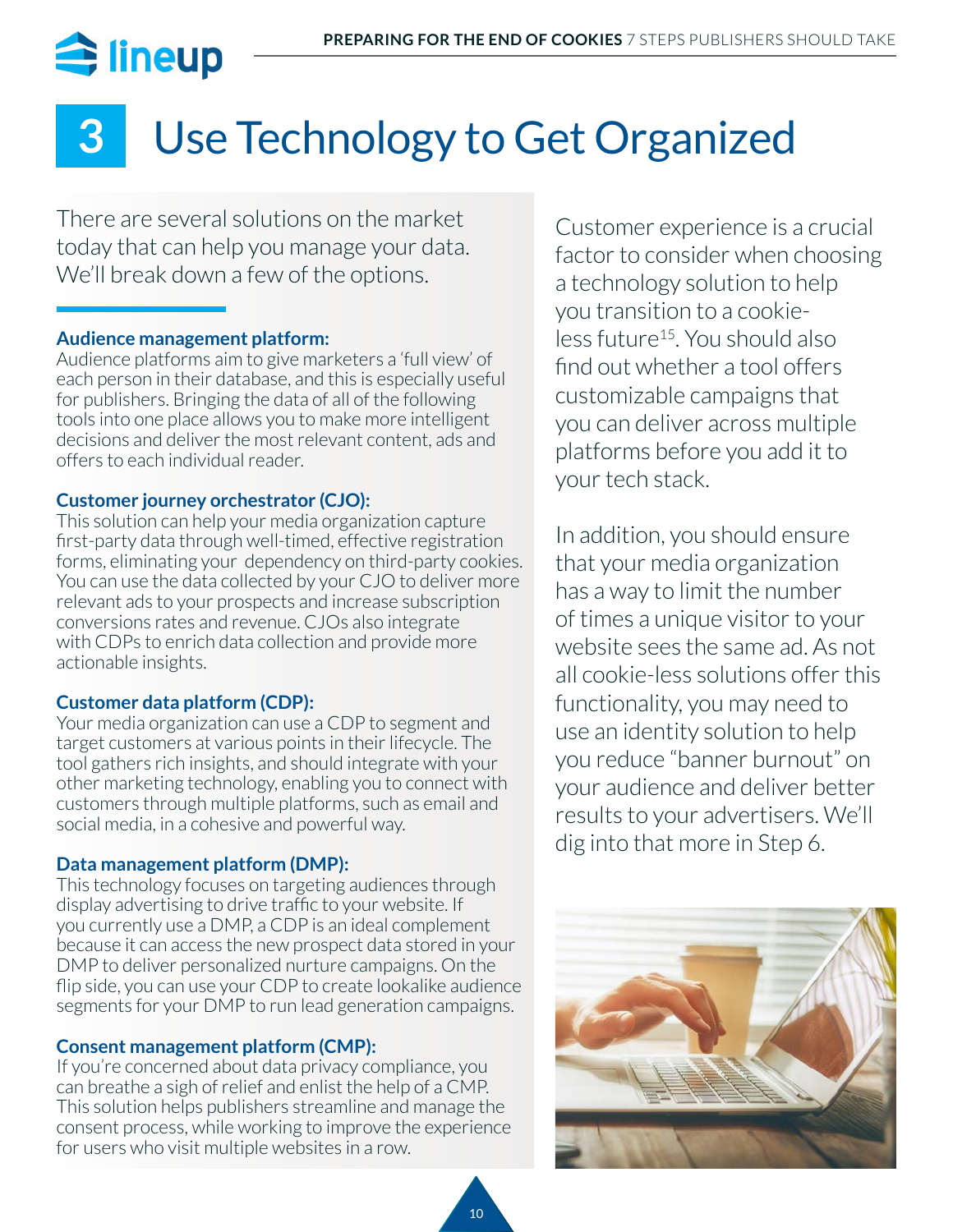

### <span id="page-10-0"></span>Seek Out Strategic Partnerships **4**

Building a strong first-party data foundation doesn't just require the right tech. It also depends on your media organization's ability to work with other publishers and AdTech companies to maximize your efforts. The [Ozone Project](https://www.ozoneproject.com/) is one example of this type of collaboration, which connects advertisers with 45 million readers in an environment that offers quality content and brand safety.

"The only way to effect change is for publishers to work together... Our competition is no longer each other."

The Ozone Project is a digital marketplace that was created in 2018 by U.K. media organizations The Guardian, News UK, The Telegraph, and Reach. The initiative enables publishers to compete with Big Tech by delivering "a single sales point for a unified, scaled advertising proposition," according to an interview with Ozone CEO Damon Reeve in What's New In Publishing<sup>16</sup>.

"The only way to effect change is for publishers to work together. When 75-80% of the market is dominated by no more than five companies, then you have to collaborate in order to be competitive," Reeve said. "Our competition is no longer each other."

Other brands such as American Express have enlisted AdTech vendors to help them sync their data with publishers' data<sup>17</sup>. Neustar is one AdTech company that offers this service, which enables advertisers to work with publishers, as well as Facebook and Google. For publishers, it's worth exploring opportunities that organizations like Neustar provide because your goal should always be to make it simple and advantageous for advertisers to do business with you.

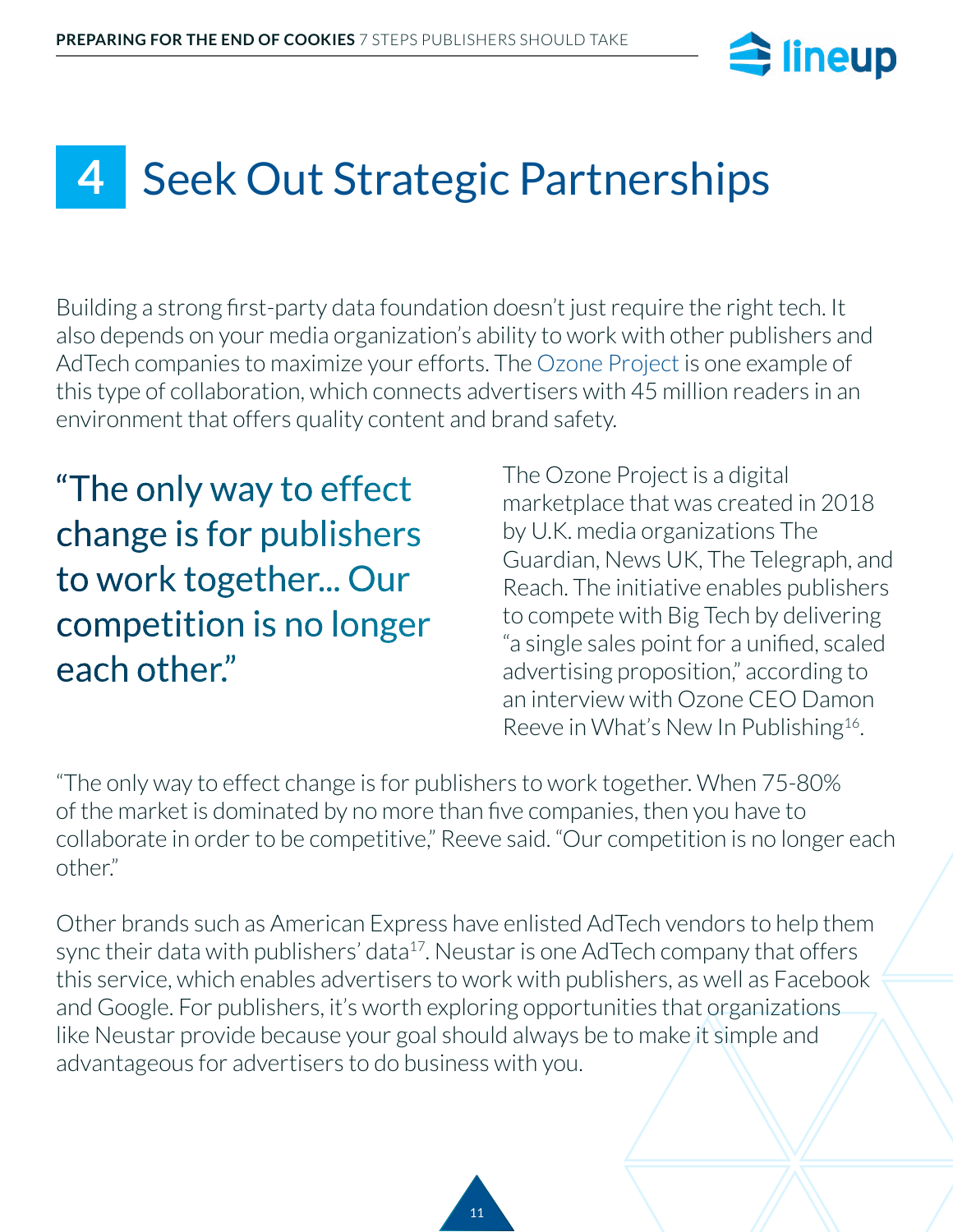### <span id="page-11-0"></span>Decide if You Will Compete or Collaborate with Walled Gardens **5**

In our view, publishers need to collaborate *and* compete with Big Tech (Amazon, Google, and Facebook) if they want to offer a high quality experience to advertisers while driving sustainable revenue for their business<sup>18</sup>. Your approach will likely depend on the size of your media organization, as it's common for smaller companies to use platforms like Google and Facebook.

Several brands would like to see publishers develop closed advertising ecosystems, according to Digiday19. For example, Unilever is establishing a group of publishers that it plans to purchase ads from going forward, and is encouraging other brands to join.

"Publishers could be doing more for cross-platform measurement to help the advertising ecosystem," Unilever's SVP of Global Media, Luis Di Como, told Digiday.

One way that publishers can step up their game is by staying up to date on changes within Big Tech and AdTech. New developments occur quickly in this industry, and having the latest knowledge can give your media organization valuable insight into what solutions you could create to help your advertisers increase their return on investment with your company.



**"Keep a finger on the pulse, make decisions immediately, and rethink your business strategy over and over again. You should be ready for ups and downs," said**  an article by MarTech<sup>20</sup>.

As a publisher, you must think beyond selling ads, and instead focus on helping your advertisers market themselves in a powerful way—which is what brands need most in today's world<sup>21</sup>. This strategy involves doing research on your customers' target audiences and developing solutions customized to their needs. It also includes understanding your advertisers' challenges so you can position your media company as a true value generator, rather than a line item that may be cut from their shrinking post-pandemic budget.

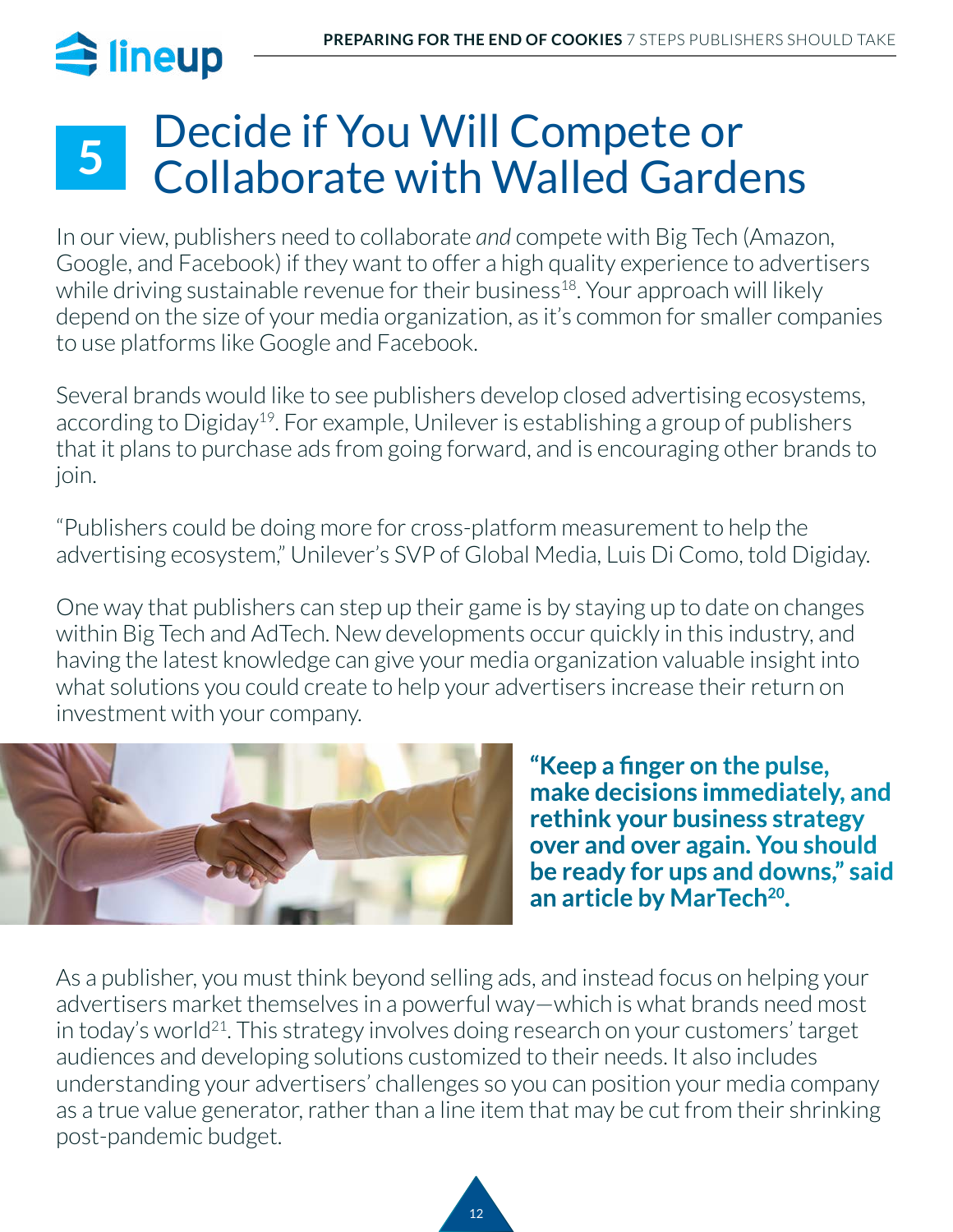

## <span id="page-12-0"></span>**6** Find Tools to Solve Identity Challenges

With third-party cookie use on the decline, publishers and advertisers alike are wondering which tracking tool will replace cookies. Several options have been proposed to the Worldwide Web Consortium (W3C), including Criteo's [SPARROW](https://www.admonsters.com/what-is-sparrow/) (Secure Private Advertising Remotely Run On Webserver) and Google's Privacy Sandbox/[TURTLEDOVE](https://github.com/WICG/turtledove) (Two Uncorrelated Requests, Then Locally-Executed Decision On Victory) tools.



"Google Chrome's Privacy Sandbox [is] a group of ideas that solve for some advertising use cases, for example, moving ad auctions to browsers and adding noise to targeting groups," according to an article by AdExchanger<sup>22</sup>. SPARROW shares several of the Google initiative's objectives, but claims to offer advertisers greater autonomy.

Regardless of which tool replaces third-party cookies, it's essential for publishers to gather user insights so that they understand their audiences deeply and can serve their advertisers effectively. Identity solutions can help you gather meaningful first-party data from your customers and prospects via their visits to your website, engagement on your social media channels, subscriptions to your publications, registrations for your events, and more.

Currently, only 15% of companies can accurately identify their audiences in a consistent way<sup>23</sup>. This is largely because of the growing amount of devices and touchpoints consumers use to connect with brands today. Publishers can harness

identity solutions to help segment audiences more precisely and deliver advertising campaigns with greater impact.

"This has long been a challenge for the media industry," said Michael Mendoza, CEO at Lineup Systems. "Most publishers are unable to track the total value a single reader brings to their business. As a result, all readers are treated the same, despite the fact that we know personalized offers dramatically increase revenue and reduce churn. If a publisher doesn't have the tools needed to confirm user identities *and* use that information to boost recurring revenue, they are going to struggle in a world without traditional cookies."

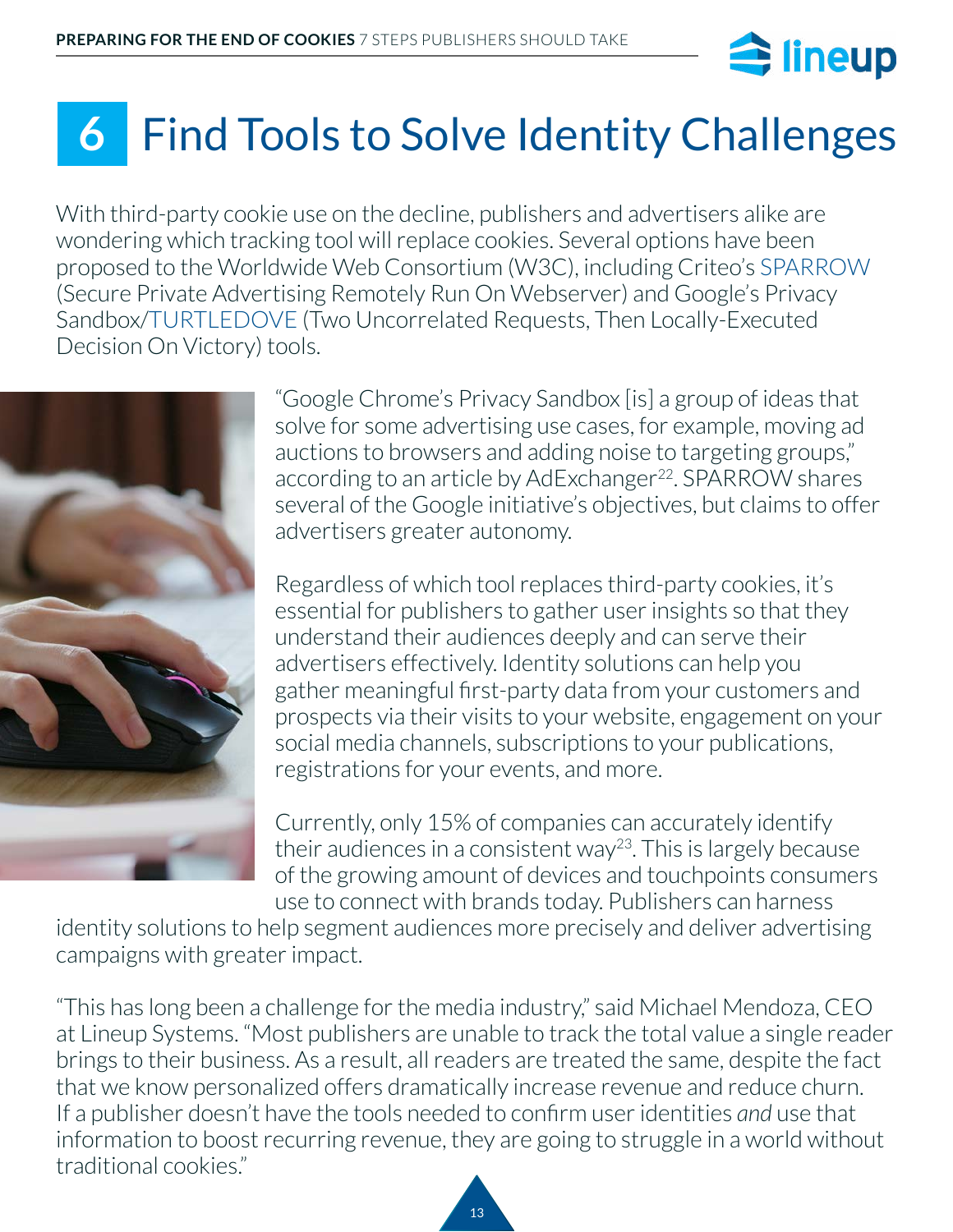## STEP 6 (cont.):

Numerous identity solutions have emerged recently that publishers would be wise to explore. Here are a few examples:

### **[Lineup's Amplio:](https://www.lineup.com/amplio)**

Coming to the market in 2020, this complete recurring revenue platform is specifically designed o amplify your subscription strategy. Amplio blends customer data with smart revenue tools so you can calculate total customer value and make better decisions for your subscription business.



**Estamplio** 

### **[Zephr:](https://www.zephr.com/)**

This best-in-breed CJO tool allows commercial teams to collect and utilize consensual first-party data through highly relevant, deeply personalised datawall strategies.



### **[ID5's Universal ID:](https://www.id5.io/universal-id/)**

This solution enables publishers to create encrypted firstparty user identifiers and share them with AdTech partners.

### **[The Trade Desk's Unified ID:](https://www.thetradedesk.com/industry-initiatives/unified-id-solution)**

### *<u>D</u>* the Trade Desk

This free tool allows publishers to match digital identities across various devices so that they can offer greater reach to advertisers outside of a Big Tech environment. The Trade Desk recently announced a planned 2.0 version of this tool, which will use encrypted email addresses gathered by publishers to create IDs.

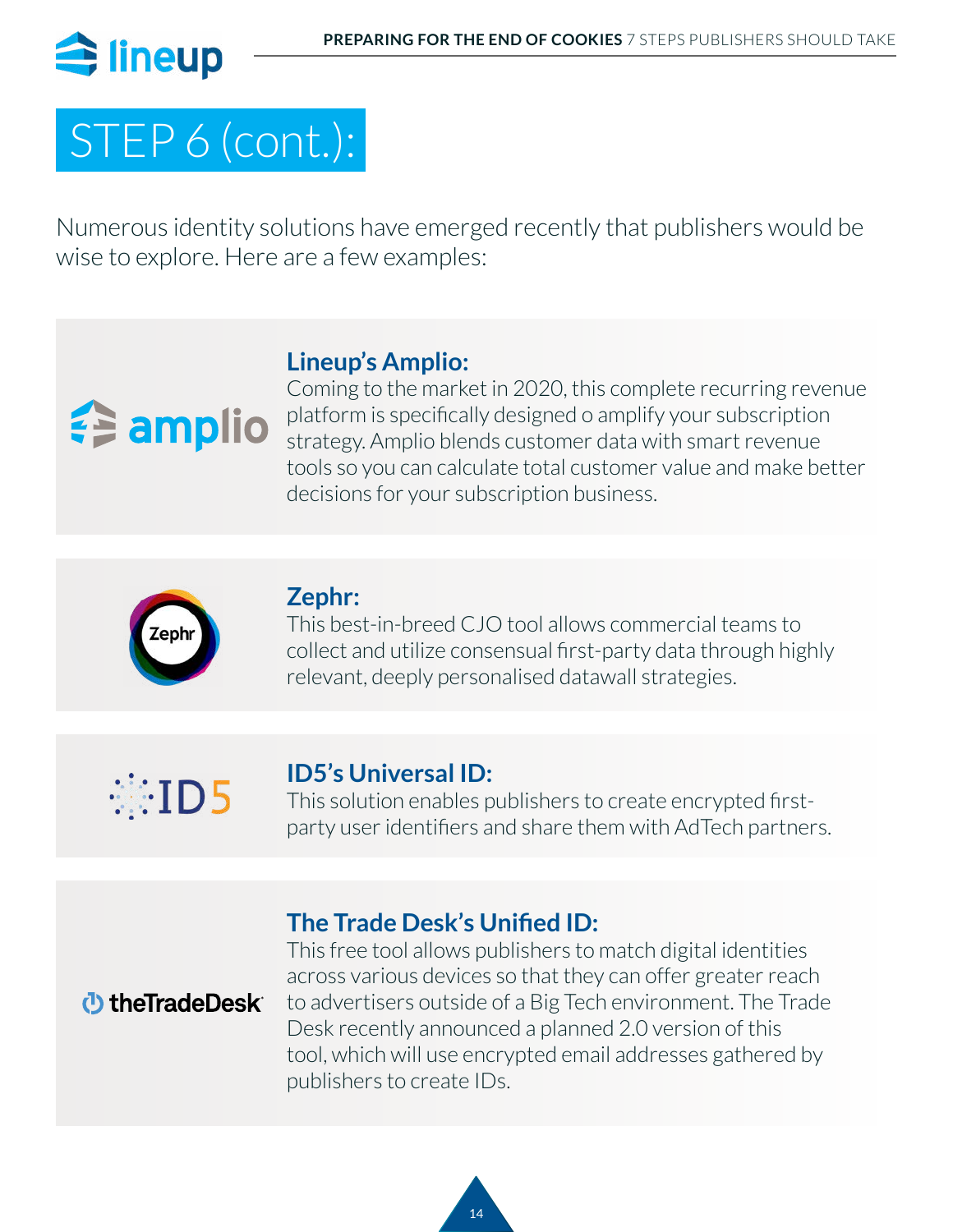

### <span id="page-14-0"></span>Prep Your Sales Team and Your Advertisers **7**

The shift to a successful cookie-less future will require publishers to stay on top of industry trends, anticipate and address issues swiftly, and fulfil their advertisers' needs while protecting their own businesses $^{24}$ . There are a few things you as a publisher can do to reassure concerned advertisers about the effectiveness of their ad spend.

First, make it a habit to connect with your advertiser base, whether directly or through your sales team, to hear about any new challenges they may be dealing with. Find out what their objectives are for the short and long term so that you can tailor your solutions to deliver on those goals.

Second, empower your sales team to gather knowledge around how your company can compete with Big Tech and help them communicate your media organization's advantages to advertisers in a clear, compelling way. It's crucial that your sales staff know they have your support to engage in these discussions with your customers. Take the time to prepare for these conversations and answer any questions your staff may have. Advertisers are looking for several key things from publishers in today's media landscape. Consider how your organization stacks up in the following areas<sup>26</sup>.

**Trustworthiness:** You can vet the brands that advertise with you in a way that Facebook and Google simply cannot, due to sheer volume. This process enables you to create an environment rich in high quality content that audiences trust and want to return to—which is a place that advertisers will also want to be.

**Audience data:** You know that first-party data can help you deliver an improved user experience and hyper-personalized campaigns. If you don't have a paywall or other subscription model in place, it's worth exploring to help you quantify the value of your data.

**Omnichannel campaigns:** When it comes to campaigns that cross digital, print, and out-of-home advertising platforms, you as a publisher have a clear advantage over Big Tech. Your sales team needs to understand the benefits of omnichannel campaigns and relay that information to your customers.

**Marketing expertise:** As we mentioned in Step 5, you must go beyond selling ads and start providing marketing expertise to your advertisers. This requires effort, but is an excellent way to differentiate yourself from other publishers.

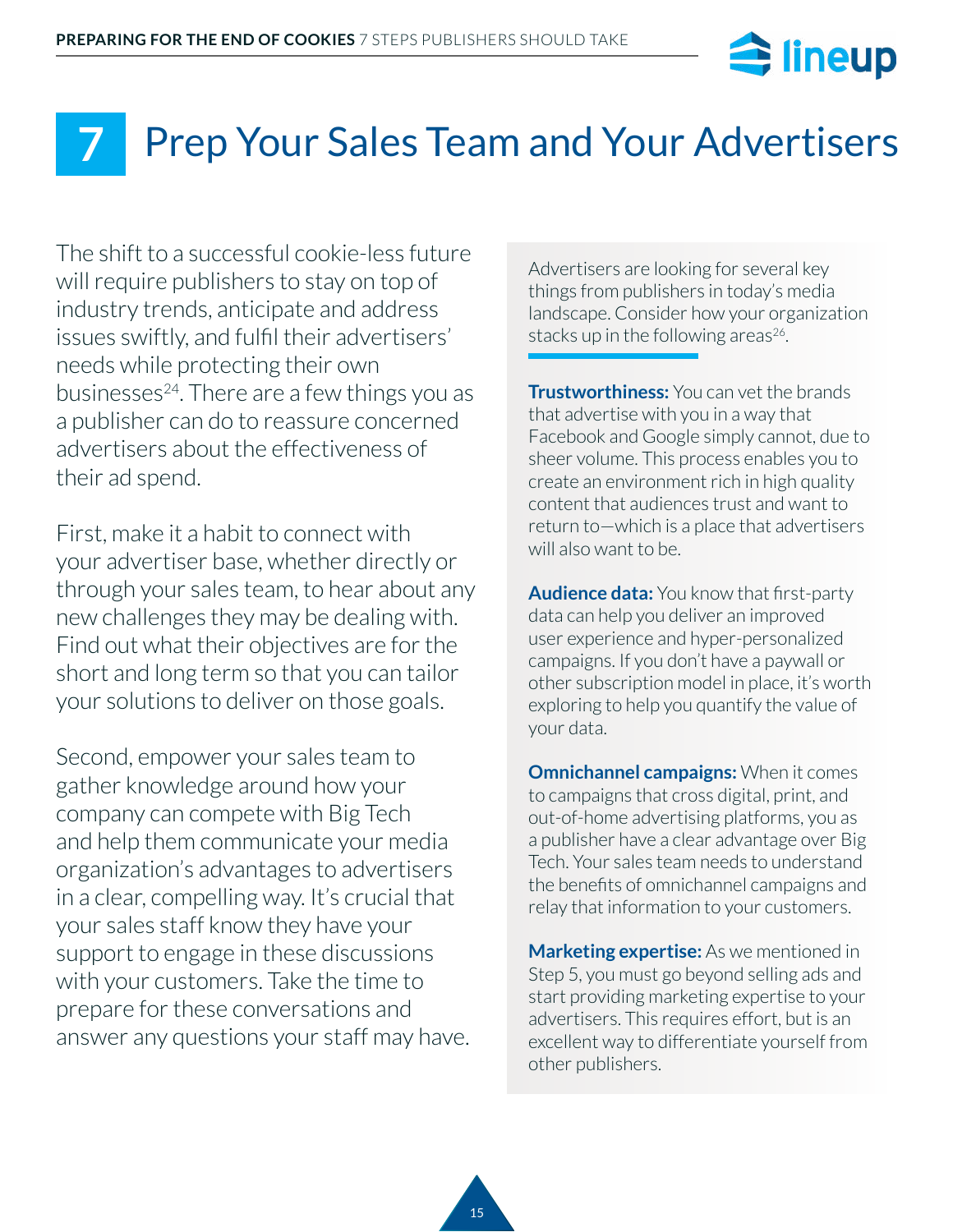<span id="page-15-0"></span>

# What Does the Future Hold?



The cookies (or cookie alternatives) are still in the proverbial baker's oven, which means no one is 100% clear on exactly what a cookie-less future looks like. However, we do have some information about the recipe that publishers can use to remain competitive in the meantime.

Contextual advertising has already begun its resurgence in the market<sup>27</sup>. This type of advertising differs from ads that use third-party cookies, because instead of targeting people who fit a specific user profile, contextual ads target people by matching keywords. HubSpot anticipates that contextual advertising will continue to evolve to target users at the webpage level rather than the site level, and that sentiment will take precedence over keywords<sup>28</sup>.

It's also clear that publishers will need to have more than just user consent to be successful. Delivering a rich audience experience will depend on having a complete view of your users, including gathering their feedback through surveys and reviews.

Every great baker conducts a lot of taste tests. Publishers should do the same by testing technology solutions such as CDPs, DMPs, CJOs, and CMPs to see how the various options work for their business. Now is the time to gather as much knowledge as you can to put your best foot forward. You can also test campaigns in browsers that have already phased out third-party cookies, such as Safari and Firefox, to see how they perform<sup>29</sup>.

A first-party data future is an eventual reality. Publishers who assess their situation now, evaluate their resellers and partners, and leverage new technology will be well positioned for success in the new world. Try to find partners who can help your efforts go further, settle on a strategy to compete and/or collaborate with Big Tech, and seek out tools to solve your identity challenges. Above all, communicate often with your staff and advertisers so they know you're all in this transition together.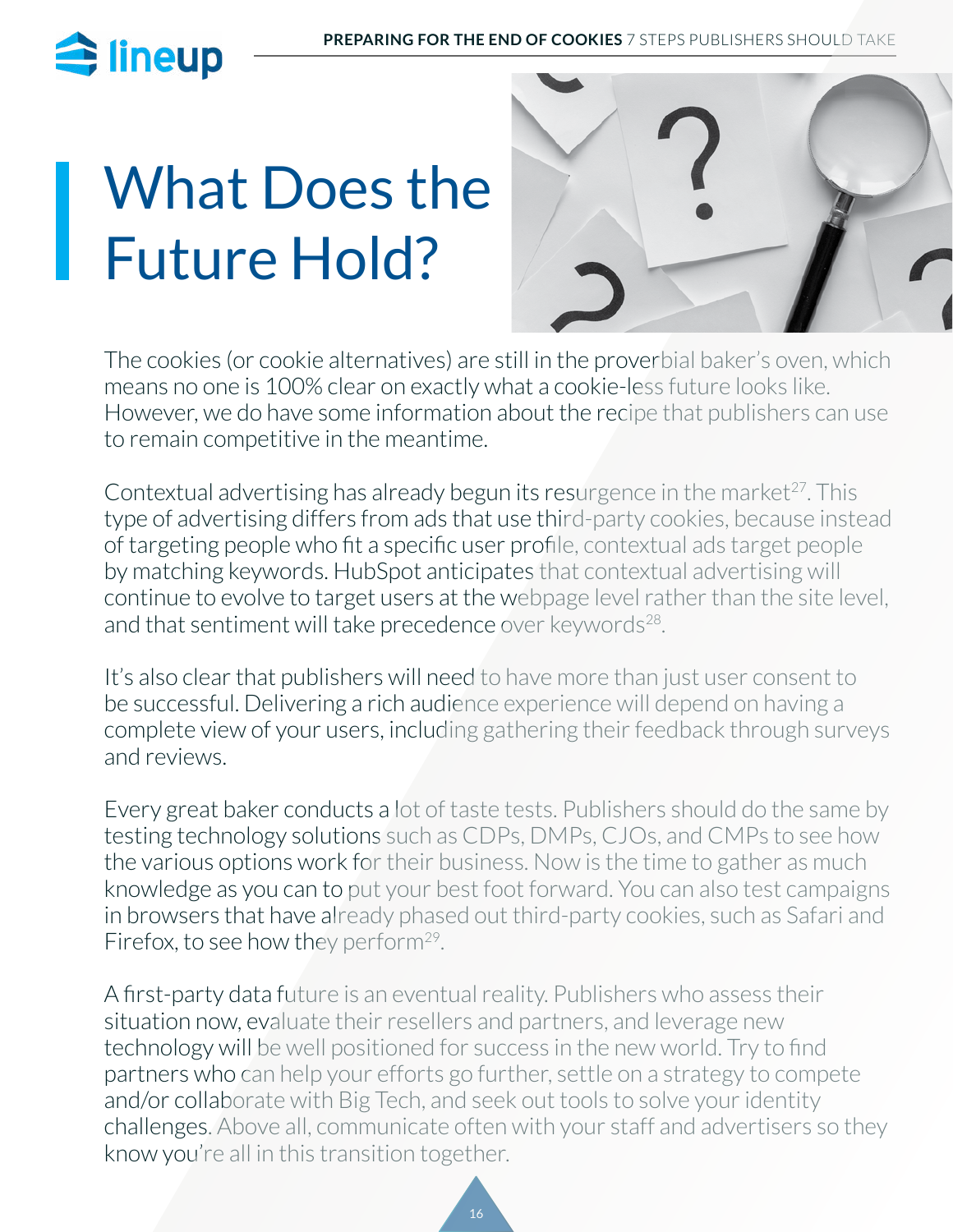

# <span id="page-16-0"></span>**Contributors**



### **[SARAH HARTLAND](https://www.lineup.com/newsroom/author/shartland)***, Lineup Systems*

Sarah is passionate about making complex ideas accessible for all. As Head of Marketing at Lineup Systems, she curates, edits and writes for Lineup's Newsroom and has been featured in several other industry publications. Prior to Lineup, Sarah specialized in digital marketing strategy for B2B SaaS startups. Her love for news media and enterprise software brought her to Lineup in 2018, where she's been focused on thought leadership and digital marketing ever since.



### **[ALEXANDER DUNDAS](https://www.linkedin.com/in/alexander-dundas/)***, Zephr*

Alexander sits at the intersection of product and marketing for Zephr, a leading Customer Journey Orchestration solution based in the UK. He brings experience creating content and refining strategy for fast-growing SaaS startups in the media and technology industries, as well as a passion for disruptive solutions and intuitive tech.



### **[TIFFANY KELLY](https://www.lineup.com/newsroom/author/tkelly)***, Lineup Systems*

With nearly a decade of experience in digital media, Tiffany is passionate about finding new ways to innovate, problem-solve and drive the industry forward. As Lineup Systems' Digital Product Manager, Strategy & Innovation, she writes for the company Newsroom, oversees the development of digital products and leads the Lineup Digital Services team, helping customers manage their ad operations and digital strategy. Prior to Lineup, Tiffany was the Director of Digital Operations for a U.S. based publisher and a Sr. Digital Media Buyer at an automotive ad agency.



### **[AFTON BRAZZONI](https://www.lineup.com/newsroom/author/afton-brazzoni)***, Uplift Content*

Afton's background in journalism and experience in marketing and communications over the past decade have positioned her to tell rich stories about the tech and media industries across various publications and platforms.

Afton has solid experience writing for the tech, higher education, and arts and culture sectors, as well as developing content marketing strategies and content for entrepreneurs across industries.

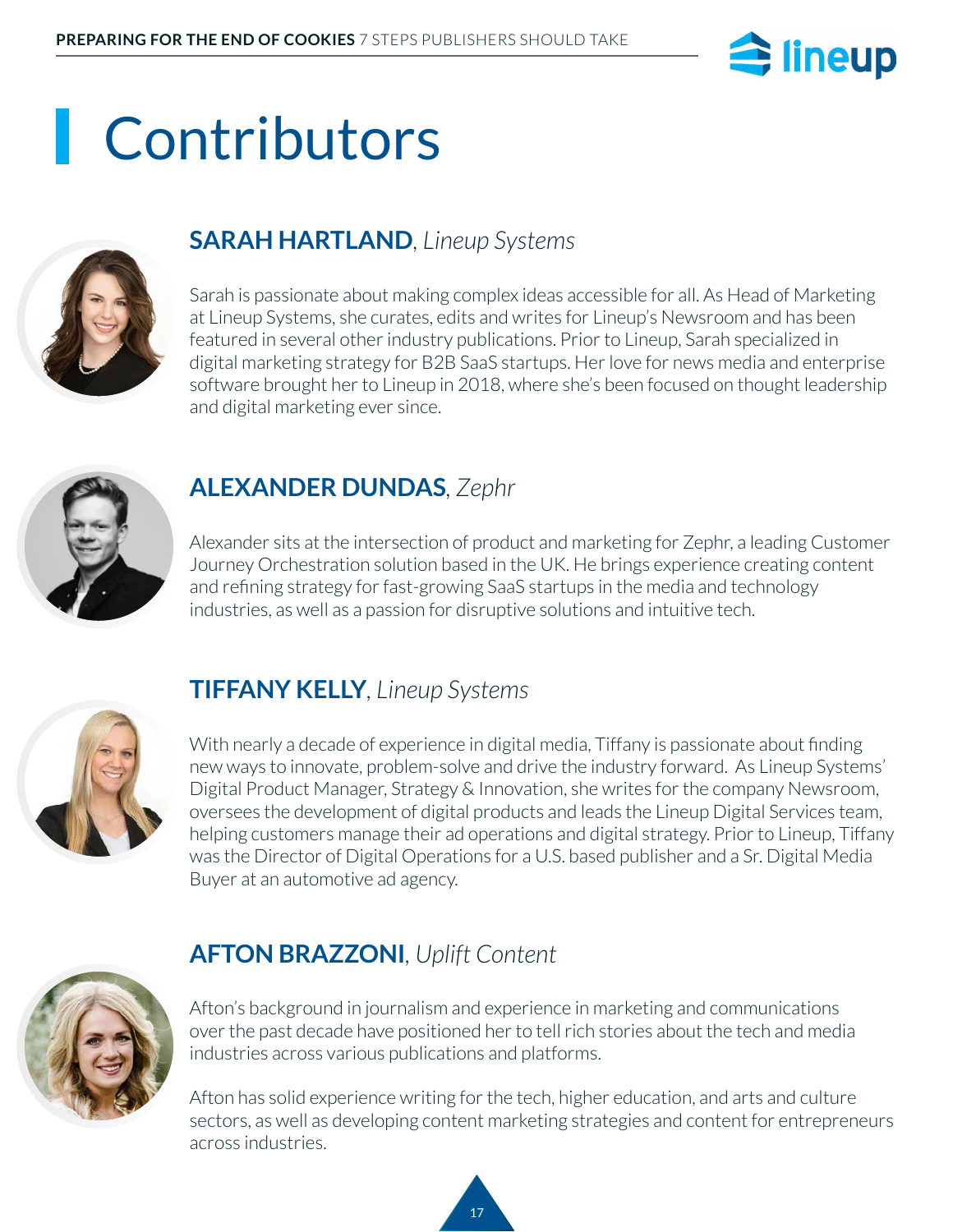## <span id="page-17-0"></span> $\widehat{\equiv}$  lineup

# About Lineup

Lineup Systems caters to many of the biggest, most iconic and innovative media organizations in the world. Lineup's flagship product, Adpoint, is credited with transforming media companies by helping to increase revenue, improve productivity and reduce costs. Now, Lineup is launching a first-of-its-kind subscription management platform, Amplio, that will enable media organizations to monetize their audience across print and digital channels more effectively.



## About Zephr



Zephr helps leading businesses and brands succeed in the subscription economy.

Using their intuitive, no-code to operate platform, global publishing and media companies utilize Zephr's bestin-breed solution to easily create high-conversion user journeys, rapidly build stronger customer relationships and dramatically boost ad yields. Zephr's dynamic Rules Builder allows commercial teams to create, tweak and implement effective data- & paywall strategies in minutes; enabling them to capture consensual 1st party data whilst offering deeply personalised user experiences.

18 18